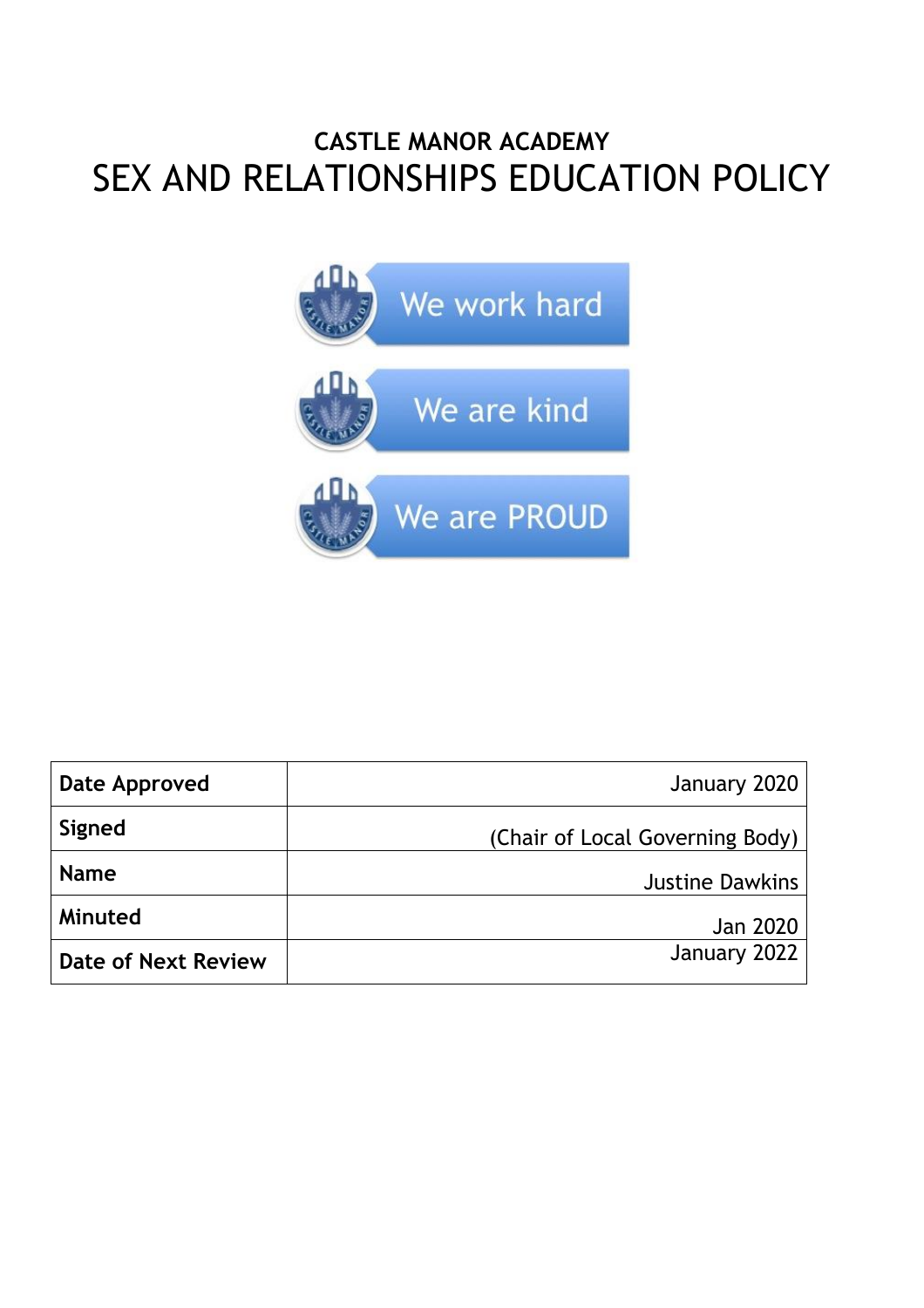#### Sex and Relationships Education Policy

#### 1. Statutory Guidance

This policy is written in accordance with the Statutory Guidance from the Department for Education. Schools must have regard for this guidance from September 2020, but as an "Early Adopter", Castle Manor Academy has chosen to have regard for this guidance from September 2019. For the academic year 2019-2020, schools must also have regard for the Department for Education Guidance from 2000.

#### 2. Principles and aims

At Castle Manor Academy we teach Relationships and Sex Education as set out in this policy.

Relationships and Sex Education (RSE) is designed to ensure that our students are taught and learn the knowledge and life skills they will need to stay safe and to develop healthy and supportive adult relationships, learning to deal particularly with the challenges of growing up in an online world. RSE is lifelong learning about physical, moral and emotional development. It is about understanding the importance of relationships for successful family life, recognising stable and loving relationships in all their forms and promoting respect, love and care. It is therefore also important to educate our students in the more negative aspects of relationships, including emotional and physical abuse, grooming, sexting and other credible risks in relationships.

It is also concerned with the teaching of sex, sexuality, and sexual health as part of a loving and trusting relationship, creating a positive culture around issues of sexuality and relationships. It is not, however, about the promotion of sexual orientation or underage or legal sexual activity. The curriculum prepares pupils for puberty and gives them an understanding of sexual development and the importance of health and hygiene. It teaches students the correct vocabulary to use to describe themselves, their bodies and their relationships.

The RSE programme as delivered through Health and Relationships lessons, Science lessons, and ICT lessons at Castle Manor Academy will help young people learn to respect themselves and others and move with confidence from childhood through adolescence and into adulthood.

The RSE curriculum at Castle Manor Academy aims to provide a framework in which sensitive discussions can take place. It helps students to develop feelings of self-respect, confidence and empathy.

#### 3. Policy Development

This policy has been developed in consultation with staff, pupils and parents. All staff and parents have been given the opportunity to look at the policy and make recommendations. The policy has been informed by student responses to the 2019 Suffolk Healthwatch Survey. The policy was then ratified by Governors.

### 4. Curriculum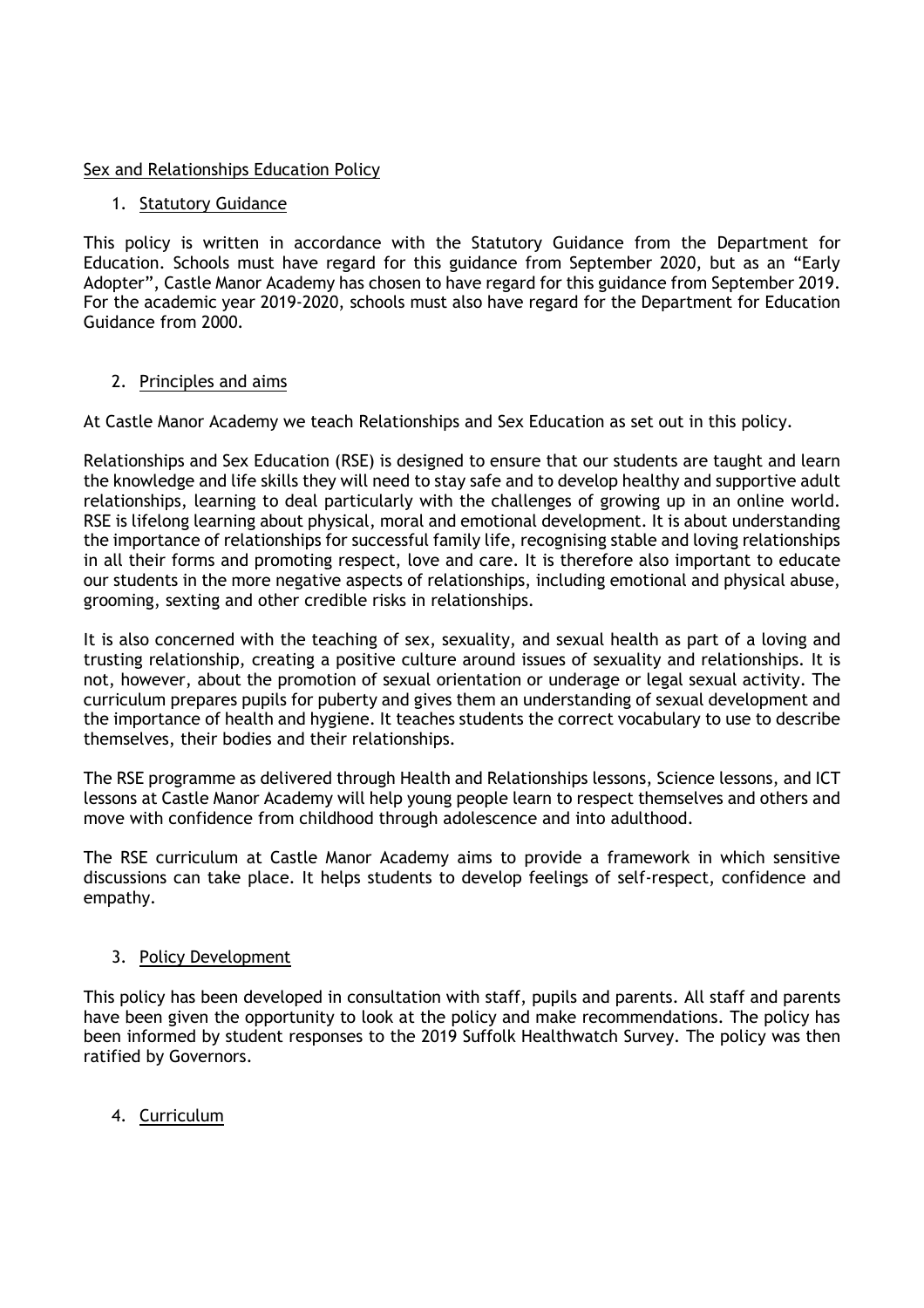Our Curriculum is laid out in the long-term plan in Appendix 2. However, due to the nature of the subject, this can be adjusted and amended in accordance with need at a particular time. Our longterm plan reflects the published government programme of study which is in Appendix 1.

#### 5. Delivery

At Castle Manor Academy, RSE is taught within Religious, Health and Relationships Education (RHRE) lessons, which are weekly for all students. Biological aspects of RSE are also taught in Science. Online aspects of RSE are also taught in ICT lessons in Years 7 to 9 and other aspects are included in Religious Education. Students in Years 10 and 11 also receive stand-alone sex education workshops delivered by trained school nurses once per year.

RSE focuses on giving young people the information they need to help them develop healthy, nurturing relationships of all kinds including:

Families

- Respectful relationships, including friendships
- > Online and media
- > Being safe
- Intimate and sexual relationships, including sexual health

For more information about our RSE curriculum, see Appendices 1 and 2.

These areas of learning are taught within the context of family life taking care to ensure that there is no stigmatisation of children based on their home circumstances (families can include single parent families, LGBT parents, families headed by grandparents, adoptive parents, foster parents/carers amongst other structures) along with reflecting sensitively that some children may have a different structure of support around them (for example: looked after children or young carers).

Health professionals, social workers, youth workers, peer educators, and visitors all have a part to play in delivering sex and relationship education and should abide by the school's policies.

Parents are key stakeholder s in teaching their children about sex, relationships and growing up, but we understand that many parents find it difficult to talk to their children about these topics. Castle Manor Academy supports parents in this role and works in partnership with parents to ensure that the delivery of RSE is appropriate and relevant.

#### 6. Roles and responsibilities

**The Governing body** will approve the RSE policy and hold the headteacher to account for its implementation.

**The Headteacher** is responsible for ensuring that RSE is taught consistently across the school, and for managing requests to withdraw students from the non-statutory components (see below).

**Teachers** of RSE are responsible for:

- Delivering RSE in a sensitive way
- Modelling positive attitudes to RSE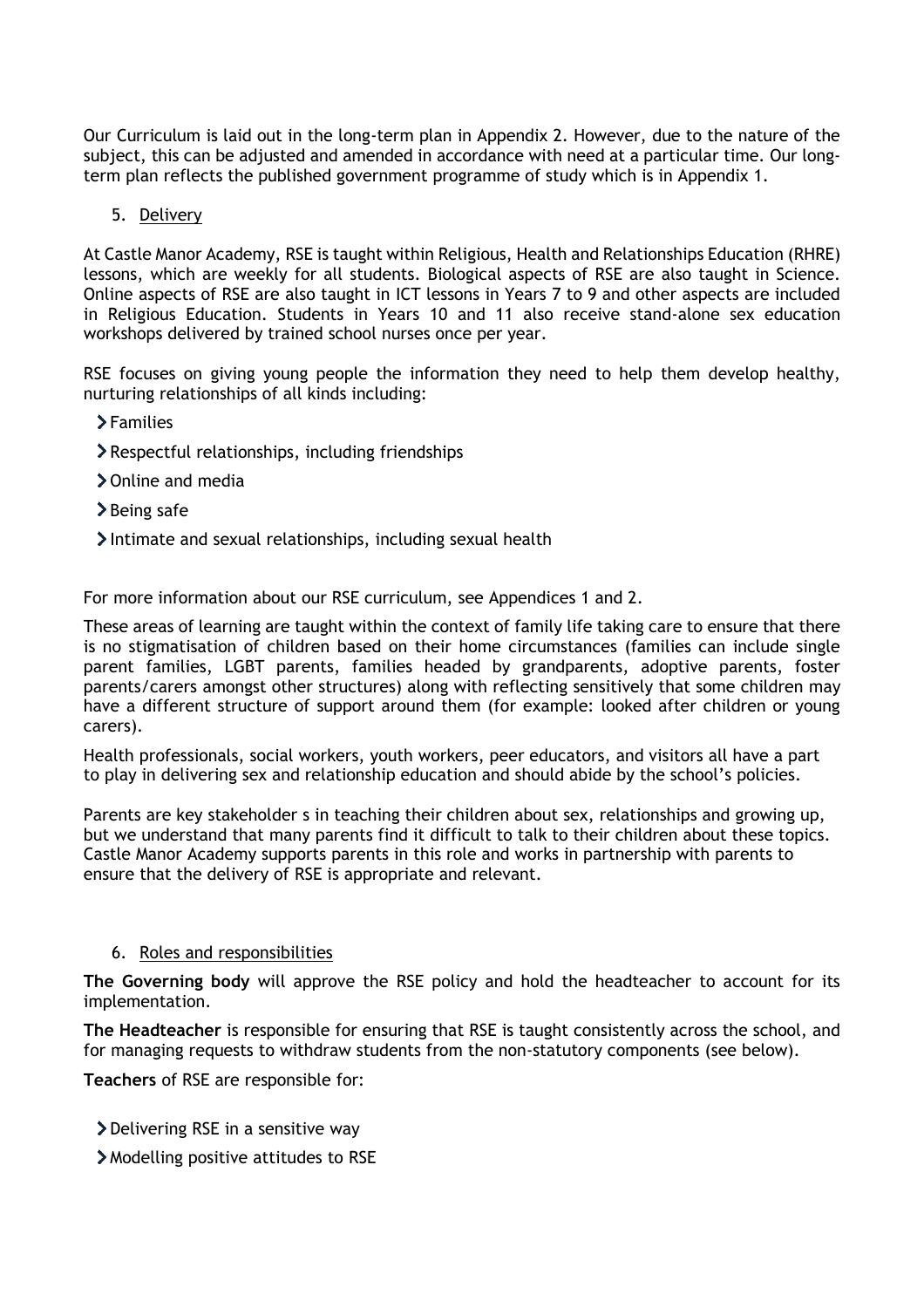- Monitoring progress
- Responding to the needs of individual pupils
- Responding appropriately to pupils whose parents wish them to be withdrawn from the nonstatutory components of the curriculum

Staff do not have the right to opt out of teaching RSE. Staff who have concerns about teaching RSE are encouraged to discuss this with the headteacher. RSE is taught by a number of different teachers across the school, led by a member of the leadership team.

All teachers delivering RSE lessons will ensure that ground rules are clearly communicated to all students when dealing with sex and relationships education. Teachers should not ask direct personal questions of their students and correct scientific language will always be used.

**Students** are expected to engage fully in RSE and, when discussing issues related to RSE, treat others with respect and sensitivity. Students should not ask direct personal questions of their teachers.

#### 7. Confidentiality and safeguarding

Students may confide in a member of staff concerning their personal problems. In such cases, staff should declare, in advance, a contract to the effect that they are only willing to accept such confidence on condition that they are trusted to use the information given in the best interests of the child. Students may also disclose information unintentionally as part of a class discussion.

If such a disclosure gives rise to a safeguarding concern, the staff member should fill out a safeguarding concern form and hand it to one of the Academy's designated safeguarding officers, without delay. All safeguarding concerns should be discussed with one of the Academy's designated safeguarding officers.

Particular care must be exercised in relation to contraceptive advice to students under 16, for whom sexual intercourse is unlawful. To give individual advice on such matters without parental consent would be an inappropriate exercise of a teacher's professional responsibilities. Accordingly, a teacher approached by a

student for specific advice on contraception should encourage the student to seek advice from his/her parents, and if appropriate from their GP or school nurse. This section of the policy is applicable to all staff and not just those delivering RSE.

#### 8. Parents' right to withdraw

From September 2020, parents have the right to withdraw their children from the *non-statutory* components of sex education within RSE up to and until 3 terms before the child turns 16. After this point, if the child wishes to receive sex education rather than being withdrawn, the school will arrange this.

In practice, from September 2020, this means students can only be withdrawn from sex education. They cannot be withdrawn from science or from relationships education

Requests for withdrawal should be put in writing to the Headteacher. At Castle Manor Academy, sex education is taught throughout the year in all year groups, so parents will need to address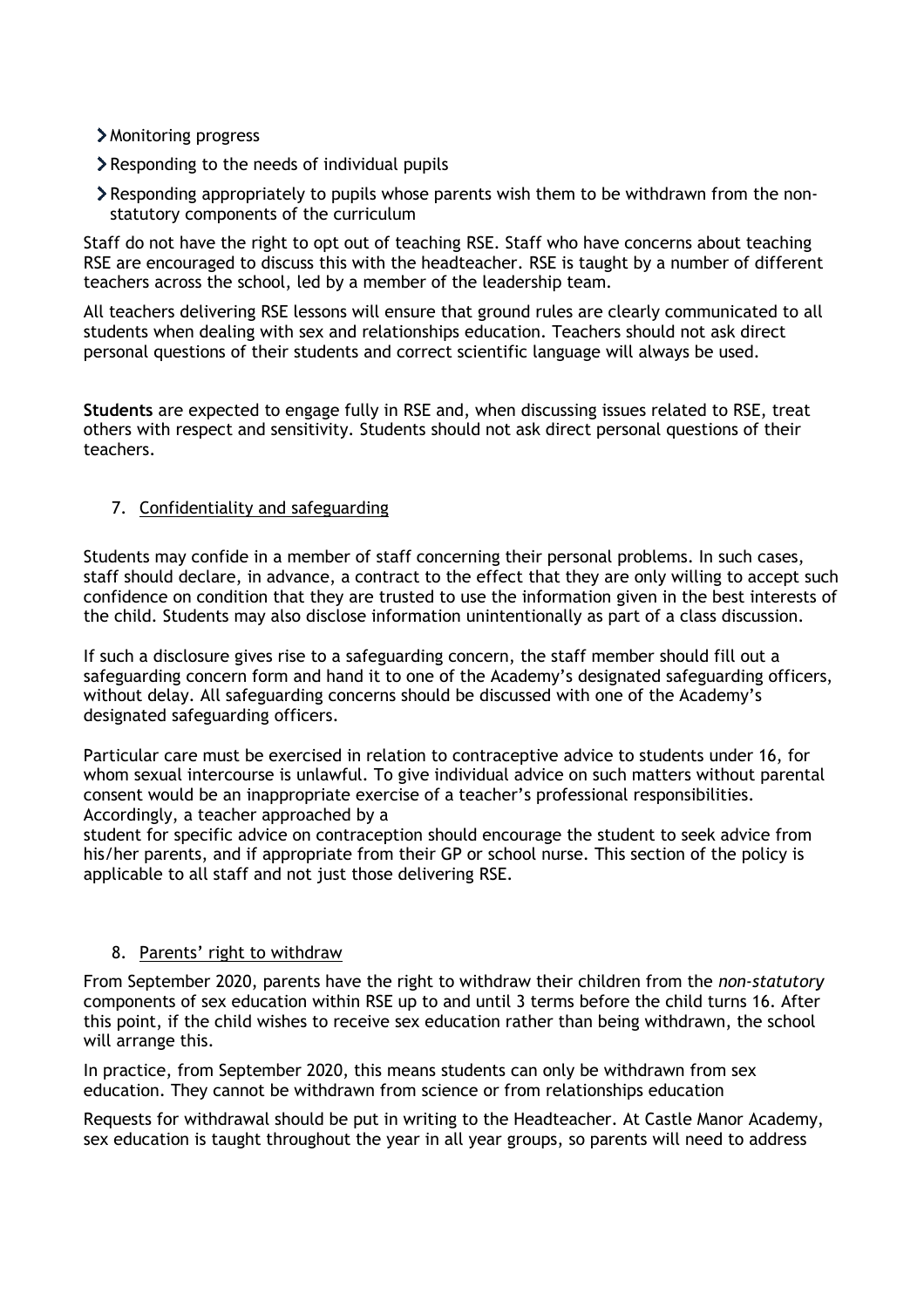their request for withdraw their child from sex education **at the start of each academic year that their child attends the school**.

A copy of withdrawal requests will be placed in the pupil's educational record. The headteacher will discuss the request with parents and take appropriate action.

Alternative work will be given to pupils who are withdrawn from sex education.

During the academic year 2019 to 2020, parents can request to withdraw their child, using the same procedure outlines above, from all sex and relationships education.

#### 9. Training

Staff are trained on the delivery of RSE as part of their induction and it is included in our continuing professional development calendar.

The headteacher will also invite visitors from outside the school, such as school nurses or sexual health professionals, to provide support and training to staff teaching RSE.

#### 10. Monitoring arrangements

The delivery of RSE is monitored by Mrs Horne, Assistant Headteacher through: lesson observation, work scrutiny, moderation of assessments and learning walks.

Students' development in RSE is monitored by class teachers as part of our internal assessment systems.

This policy will be reviewed by the leadership team and the Governors every three years.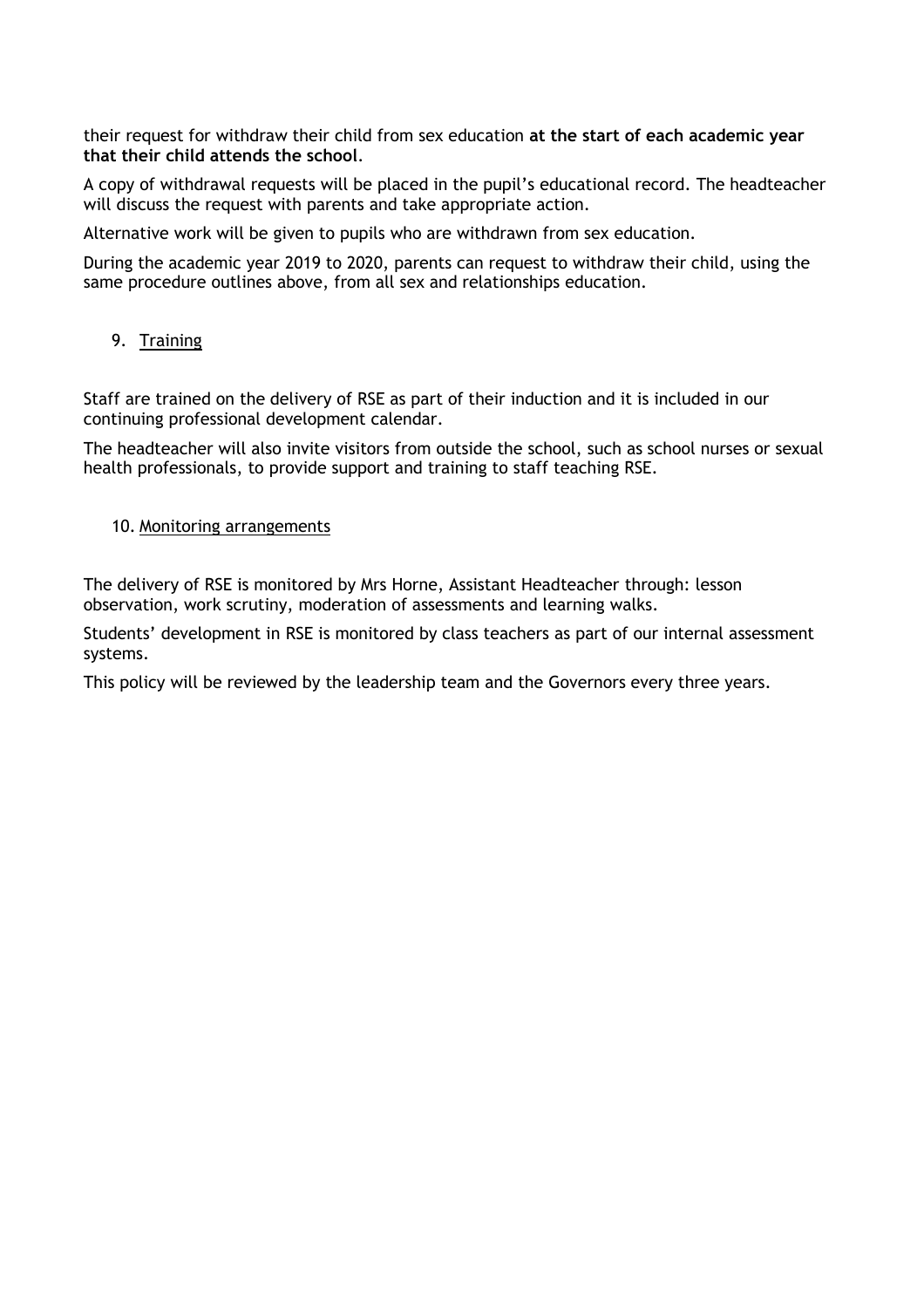### Appendix 1: Statutory Curriculum Guidance

| <b>TOPIC</b>                                             | PUPILS SHOULD KNOW                                                                                                                                                                                                                                                                                                                                                                                                                                                                                                                                                                                                                                                                                                                                                                                                                                  |
|----------------------------------------------------------|-----------------------------------------------------------------------------------------------------------------------------------------------------------------------------------------------------------------------------------------------------------------------------------------------------------------------------------------------------------------------------------------------------------------------------------------------------------------------------------------------------------------------------------------------------------------------------------------------------------------------------------------------------------------------------------------------------------------------------------------------------------------------------------------------------------------------------------------------------|
| <b>Families</b>                                          | That there are different types of committed, stable relationships<br>$\bullet$<br>How these relationships might contribute to human happiness and their<br>importance for bringing up children<br>What marriage is, including their legal status e.g. that marriage carries<br>legal rights and protections not available to couples who are cohabiting or<br>who have married, for example, in an unregistered religious ceremony<br>Why marriage is an important relationship choice for many couples and<br>why it must be freely entered into<br>The characteristics and legal status of other types of long-term<br>relationships<br>The roles and responsibilities of parents with respect to raising of<br>children, including the characteristics of successful parenting<br>How to: determine whether other children, adults or sources of |
|                                                          | information are trustworthy: judge when a family, friend, intimate or other<br>relationship is unsafe (and to recognise this in others' relationships); and,<br>how to seek help or advice, including reporting concerns about others, if<br>needed                                                                                                                                                                                                                                                                                                                                                                                                                                                                                                                                                                                                 |
| Respectful<br>relationships,<br>including<br>friendships | The characteristics of positive and healthy friendships (in all contexts,<br>including online) including: trust, respect, honesty, kindness, generosity,<br>boundaries, privacy, consent and the management of conflict, reconciliation<br>and ending relationships. This includes different (non-sexual) types of<br>relationship<br>Practical steps they can take in a range of different contexts to improve<br>or support respectful relationships                                                                                                                                                                                                                                                                                                                                                                                              |
|                                                          | How stereotypes, in particular stereotypes based on sex, gender, race,<br>religion, sexual orientation or disability, can cause damage (e.g. how they<br>might normalise non-consensual behaviour or encourage prejudice)<br>That in school and in wider society they can expect to be treated with<br>respect by others, and that in turn they should show due respect to others,<br>including people in positions of authority and due tolerance of other people's<br>beliefs                                                                                                                                                                                                                                                                                                                                                                     |
|                                                          | About different types of bullying (including cyberbullying), the impact of<br>bullying, responsibilities of bystanders to report bullying and how and where<br>to get help                                                                                                                                                                                                                                                                                                                                                                                                                                                                                                                                                                                                                                                                          |
|                                                          | That some types of behaviour within relationships are criminal, including<br>violent behaviour and coercive control                                                                                                                                                                                                                                                                                                                                                                                                                                                                                                                                                                                                                                                                                                                                 |
|                                                          | What constitutes sexual harassment and sexual violence and why these<br>are always unacceptable                                                                                                                                                                                                                                                                                                                                                                                                                                                                                                                                                                                                                                                                                                                                                     |
|                                                          | The legal rights and responsibilities regarding equality (particularly with<br>reference to the protected characteristics as defined in the Equality Act<br>2010) and that everyone is unique and equal                                                                                                                                                                                                                                                                                                                                                                                                                                                                                                                                                                                                                                             |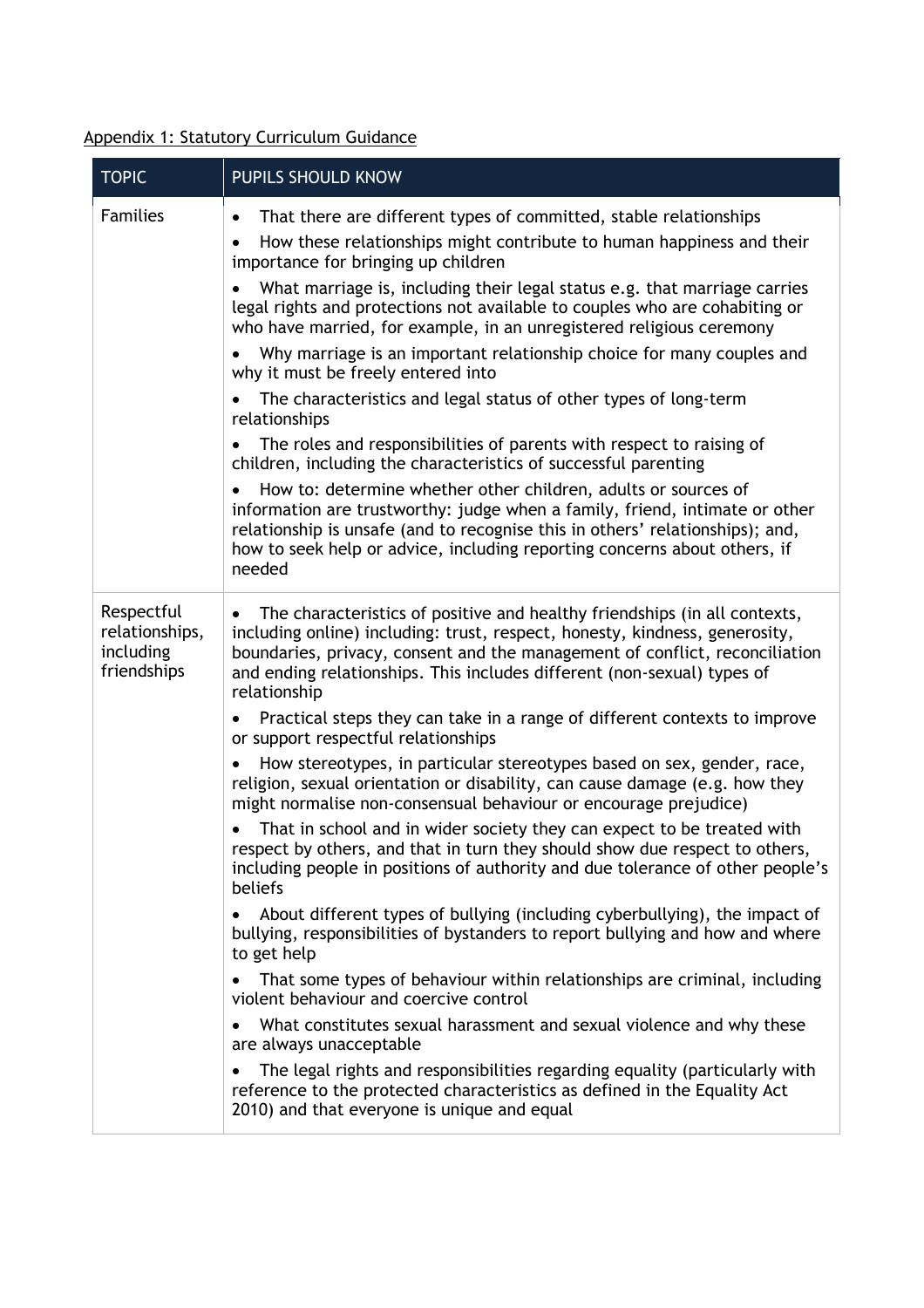| <b>TOPIC</b>        | PUPILS SHOULD KNOW                                                                                                                                                                                                                                                       |
|---------------------|--------------------------------------------------------------------------------------------------------------------------------------------------------------------------------------------------------------------------------------------------------------------------|
| Online and<br>media | Their rights, responsibilities and opportunities online, including that the<br>$\bullet$<br>same expectations of behaviour apply in all contexts, including online                                                                                                       |
|                     | About online risks, including that any material someone provides to<br>$\bullet$<br>another has the potential to be shared online and the difficulty of removing<br>potentially compromising material placed online                                                      |
|                     | Not to provide material to others that they would not want shared further<br>and not to share personal material which is sent to them                                                                                                                                    |
|                     | What to do and where to get support to report material or manage issues<br>online                                                                                                                                                                                        |
|                     | The impact of viewing harmful content<br>$\bullet$                                                                                                                                                                                                                       |
|                     | That specifically sexually explicit material e.g. pornography presents a<br>$\bullet$<br>distorted picture of sexual behaviours, can damage the way people see<br>themselves in relation to others and negatively affect how they behave<br>towards sexual partners      |
|                     | That sharing and viewing indecent images of children (including those<br>$\bullet$<br>created by children) is a criminal offence which carries severe penalties<br>including jail                                                                                        |
|                     | How information and data is generated, collected, shared and used online<br>$\bullet$                                                                                                                                                                                    |
| Being safe          | The concepts of, and laws relating to, sexual consent, sexual<br>$\bullet$<br>exploitation, abuse, grooming, coercion, harassment, rape, domestic abuse,<br>forced marriage, honour-based violence and FGM, and how these can affect<br>current and future relationships |
|                     | How people can actively communicate and recognise consent from<br>others, including sexual consent, and how and when consent can be<br>withdrawn (in all contexts, including online)                                                                                     |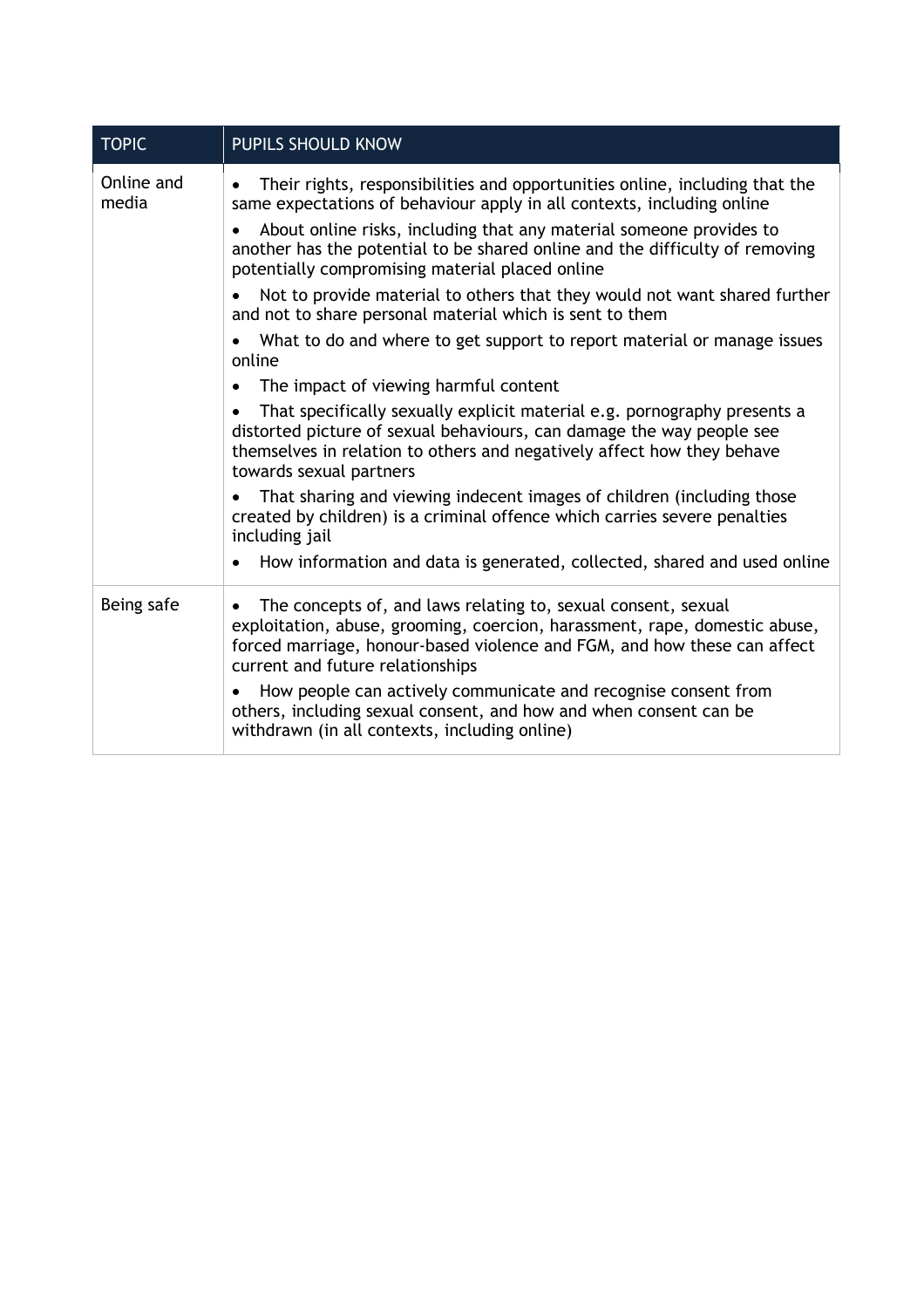| <b>TOPIC</b>                             | PUPILS SHOULD KNOW                                                                                                                                                                                                             |  |  |  |  |
|------------------------------------------|--------------------------------------------------------------------------------------------------------------------------------------------------------------------------------------------------------------------------------|--|--|--|--|
| Intimate and<br>sexual<br>relationships, | How to recognise the characteristics and positive aspects of healthy one-<br>to-one intimate relationships, which include mutual respect, consent,<br>loyalty, trust, shared interests and outlook, sex and friendship         |  |  |  |  |
| including<br>sexual health               | That all aspects of health can be affected by choices they make in sex<br>$\bullet$<br>and relationships, positively or negatively, e.g. physical, emotional, mental,<br>sexual and reproductive health and wellbeing          |  |  |  |  |
|                                          | The facts about reproductive health, including fertility and the potential<br>impact of lifestyle on fertility for men and women                                                                                               |  |  |  |  |
|                                          | That there are a range of strategies for identifying and managing sexual<br>pressure, including understanding peer pressure, resisting pressure and not<br>pressurising others                                                 |  |  |  |  |
|                                          | That they have a choice to delay sex or to enjoy intimacy without sex<br>$\bullet$                                                                                                                                             |  |  |  |  |
|                                          | The facts about the full range of contraceptive choices, efficacy and<br>$\bullet$<br>options available                                                                                                                        |  |  |  |  |
|                                          | The facts around pregnancy including miscarriage<br>$\bullet$                                                                                                                                                                  |  |  |  |  |
|                                          | That there are choices in relation to pregnancy (with medically and<br>legally accurate, impartial information on all options, including keeping the<br>baby, adoption, abortion and where to get further help)                |  |  |  |  |
|                                          | How the different sexually transmitted infections (STIs), including<br>HIV/AIDs, are transmitted, how risk can be reduced through safer sex<br>(including through condom use) and the importance of and facts about<br>testing |  |  |  |  |
|                                          | About the prevalence of some STIs, the impact they can have on those<br>$\bullet$<br>who contract them and key facts about treatment                                                                                           |  |  |  |  |
|                                          | How the use of alcohol and drugs can lead to risky sexual behaviour<br>$\bullet$                                                                                                                                               |  |  |  |  |
|                                          | How to get further advice, including how and where to access<br>$\bullet$<br>confidential sexual and reproductive health advice and treatment                                                                                  |  |  |  |  |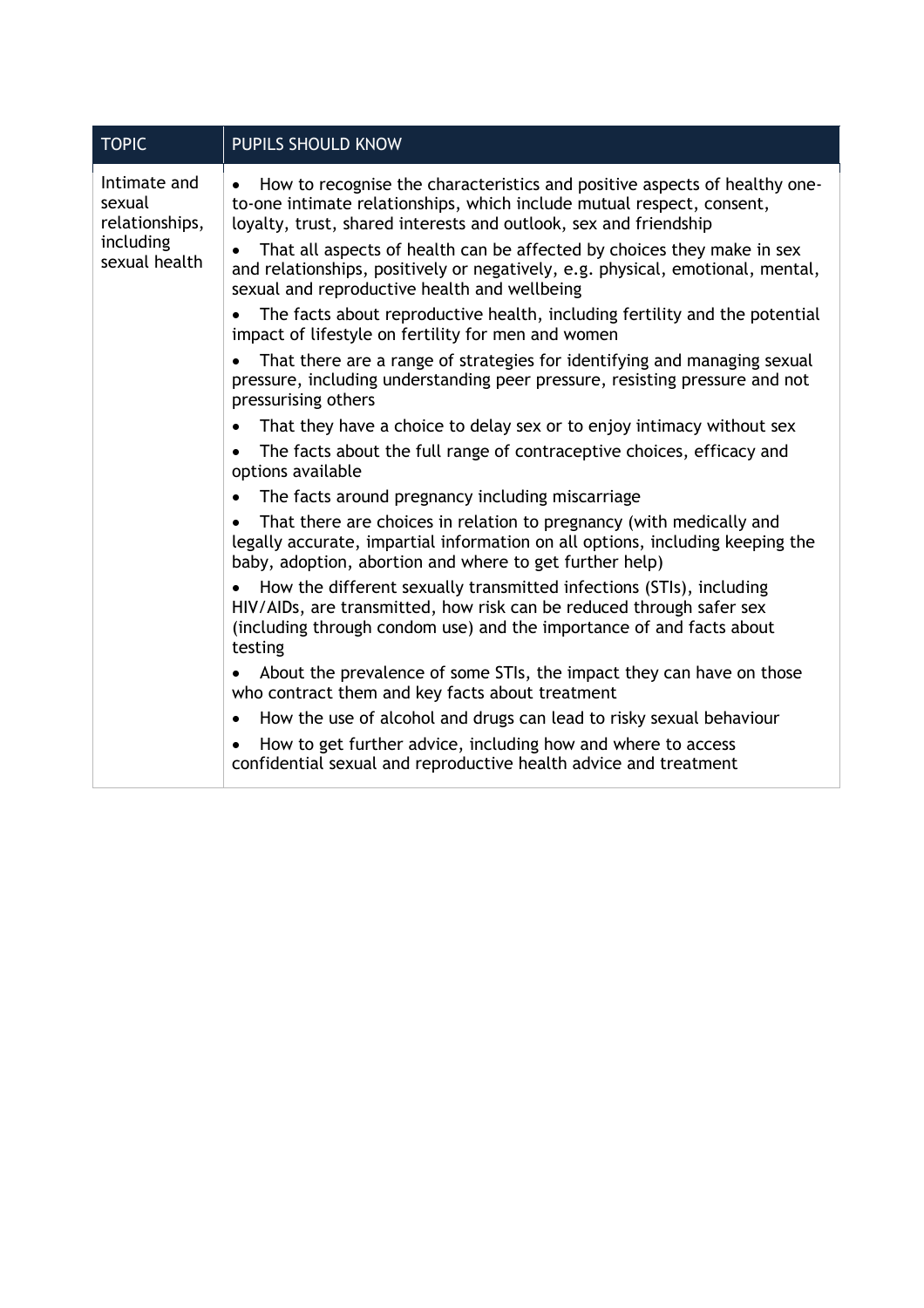Year 7 Curriculum map *2019-2020*

| <b>RELATIONSHIPS</b>                                                                                                                                                                                                                               |                                                                                                                                                                                                                                                                                                                 |                                                                                                                                                                                                                                                 |                                                                                                                                                                                                                              |                                                                                                                                                                                                                                                   |                                                                                                                                                                                                                                                                |
|----------------------------------------------------------------------------------------------------------------------------------------------------------------------------------------------------------------------------------------------------|-----------------------------------------------------------------------------------------------------------------------------------------------------------------------------------------------------------------------------------------------------------------------------------------------------------------|-------------------------------------------------------------------------------------------------------------------------------------------------------------------------------------------------------------------------------------------------|------------------------------------------------------------------------------------------------------------------------------------------------------------------------------------------------------------------------------|---------------------------------------------------------------------------------------------------------------------------------------------------------------------------------------------------------------------------------------------------|----------------------------------------------------------------------------------------------------------------------------------------------------------------------------------------------------------------------------------------------------------------|
| <b>Respectful</b><br>relationships<br>Respecting<br>others, courtesy<br>and manners,<br>self-respect and<br>how we expect<br>to behave in<br>school                                                                                                | <b>Friendship</b><br>Friendship:<br>importance,<br>choosing and<br>making<br>friends, what<br>makes a good<br>friend, ups and<br>downs of<br>friendship,<br>working<br>through<br>problems<br>without using<br>violence, trust,<br>conflict, help<br>and advice;<br>online and<br>face to face<br>relationships | <b>Bullying</b><br>Different types of<br>bullying including<br>cyber-bullying,<br>impact of<br>bullying,<br>responsibilities,<br>how to get help,<br>stereotypes and<br>how they can be<br>unfair. Trolling,<br>online abuse and<br>harassment. | <b>Families 1</b><br>Importance of<br>family for love,<br>security and<br>stability. What<br>does healthy<br>family life look<br>like? What do<br>different<br>committed,<br>stable<br>relationships<br>look like?           | <b>Families 2</b><br>How<br>relationships<br>contribute to<br>happiness.<br>The<br>importance of<br>happy<br>relationships<br>in bringing up<br>children. How<br>to recognise<br>and what to do<br><i>if families are</i><br>unhappy or<br>unsafe | <b>Consent</b><br>Importance of<br>permission<br>seeking in all<br>relationships;<br>body belongs<br>to them;<br>responding to<br>adults they do<br>not know; how<br>to report<br>feeling unsafe;<br>where to get<br>advice;<br>responding to<br>adults online |
| <b>HEALTH</b>                                                                                                                                                                                                                                      |                                                                                                                                                                                                                                                                                                                 |                                                                                                                                                                                                                                                 |                                                                                                                                                                                                                              |                                                                                                                                                                                                                                                   |                                                                                                                                                                                                                                                                |
| <b>Physical</b><br>wellbeing 1<br>Risks of<br>unhealthy<br>eating and<br>unhealthy<br>lifestyles<br>focusing<br>particularly on<br>tooth decay and<br>obesity<br><b>HEALTH</b>                                                                     | <b>Physical</b><br>wellbeing 2<br>Drugs,<br>smoking and<br>alcohol                                                                                                                                                                                                                                              | <b>Physical</b><br>wellbeing 3<br>Health and<br>prevention<br>focusing<br>particularly on<br>sun damage.                                                                                                                                        | <b>Physical</b><br>wellbeing 4<br>Importance of<br>sleep, healthy<br>teeth, personal<br>hygiene<br>including<br>handwashing,                                                                                                 | <b>Physical</b><br>wellbeing 5<br>The early<br>signs of<br>physical<br>illness and<br>unexplained<br>changes in the<br>body. How<br>and when to<br>seek support if<br>worried about<br>their health                                               | <b>Basic First</b><br>Aid<br>Making a 999<br>call; dealing<br>with common<br>injuries                                                                                                                                                                          |
| <b>Emotional</b><br><b>Wellbeing 1</b><br>Mental<br>wellbeing as a<br>normal part of<br>daily life;<br>normal range of<br>emotions and<br>scale of<br>emotions;<br>judging whether<br>how we are<br>feeling is<br>appropriate and<br>proportionate | <b>Emotional</b><br><b>Wellbeing 2</b><br>Simple self-<br>care<br>techniques,<br>rest, family,<br>friends,<br>hobbies and<br>interests.                                                                                                                                                                         | <b>Emotional</b><br><b>Wellbeing 3</b><br>Rationing time<br>spent online,<br>negative content<br>online,<br>certificates for<br>games etc.                                                                                                      | <b>Puberty 1</b><br>Key facts about<br>puberty and the<br>changing body,<br>physical and<br>emotional<br>changes. Main<br>changes in<br>males and<br>females and the<br>implications for<br>emotional and<br>physical health | <b>Puberty 2</b><br>Key facts<br>about the<br>menstrual<br>cycle and<br>menstrual<br>wellbeing                                                                                                                                                    | <b>Sexual</b><br>orientation<br>and Gender<br>Key facts and<br>explanations                                                                                                                                                                                    |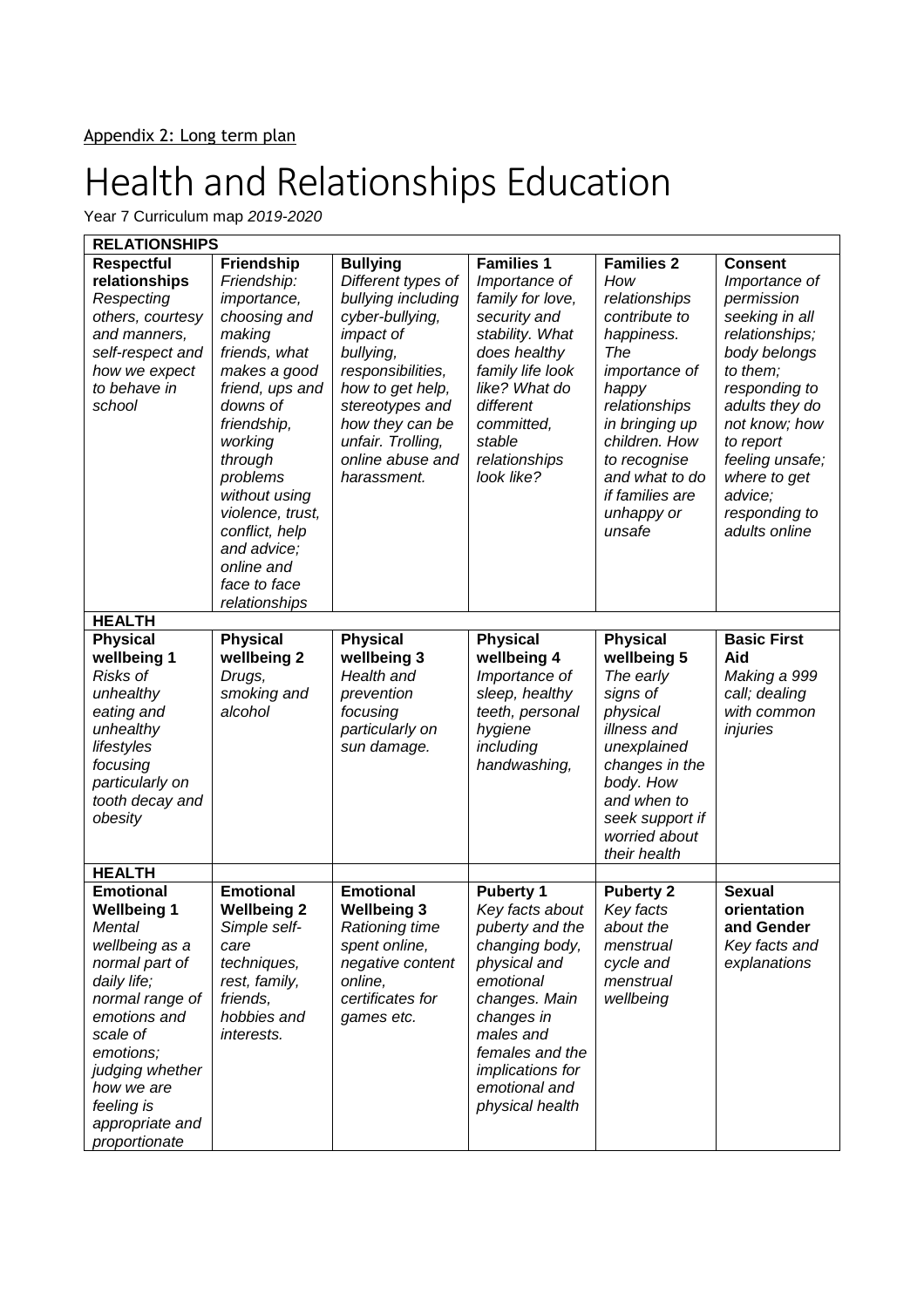Year 8 Curriculum map|*2019-2020*

| <b>HEALTH</b>                                                                                                                                                                                        |                                                                                                                                                                                                                                                         |                                                                                                                                                                  |                                                                                                                                                                                                                              |                                                                                                                                                                                                                                                    |                                                                                                                                                                                                                                                                                                              |
|------------------------------------------------------------------------------------------------------------------------------------------------------------------------------------------------------|---------------------------------------------------------------------------------------------------------------------------------------------------------------------------------------------------------------------------------------------------------|------------------------------------------------------------------------------------------------------------------------------------------------------------------|------------------------------------------------------------------------------------------------------------------------------------------------------------------------------------------------------------------------------|----------------------------------------------------------------------------------------------------------------------------------------------------------------------------------------------------------------------------------------------------|--------------------------------------------------------------------------------------------------------------------------------------------------------------------------------------------------------------------------------------------------------------------------------------------------------------|
| <b>Emotional</b><br><b>Wellbeing 1</b><br>How to talk about<br>emotions<br>accurately and<br>sensitively using<br>appropriate<br>vocabulary.                                                         | <b>Emotional</b><br><b>Wellbeing 2</b><br>Happiness is<br>linked to<br>connectivity;<br>benefits of<br>physical<br>exercise,<br>participation<br>etc. How to<br>seek support;<br>using exercise<br>to combat<br>stress                                  | <b>Physical</b><br>wellbeing 1<br>Smoking and<br>alcohol                                                                                                         | <b>Physical</b><br>wellbeing 2<br>Legal and<br>illegal drugs<br>and their<br>associated<br>risks                                                                                                                             | <b>Basic First</b><br>Aid<br>Basic<br>treatment for<br>common<br>injuries, putting<br>together a first<br>aid kit                                                                                                                                  | <b>Basic First Aid</b><br>How to<br>administer CPR.<br>The purpose of<br>defibrillators<br>and when one<br>might be<br>needed                                                                                                                                                                                |
| <b>RELATIONSHIPS</b>                                                                                                                                                                                 |                                                                                                                                                                                                                                                         |                                                                                                                                                                  |                                                                                                                                                                                                                              |                                                                                                                                                                                                                                                    |                                                                                                                                                                                                                                                                                                              |
| <b>Respectful</b><br>relationships<br>Stereotypes of all<br>kinds, treating<br>people with<br>respect in school<br>and beyond,<br>authority figures,<br>tolerance.<br>Respectful<br>behaviour online | Friendship<br>Positive and<br>healthy<br>friendships<br>including<br>online,<br>boundaries,<br>privacy,<br>consent,<br>managing<br>conflict and<br>ending<br>relationships,<br>boundaries in<br>real life and<br>online.<br>Improving<br>relationships. | <b>Bullying</b><br>Different types<br>of bullying,<br>responsibilities<br>of bystanders<br>and how and<br>where to get<br>help. Trolling<br>and<br>cyberbullying | <b>Families 1</b><br>Different types<br>of committed,<br>stable<br>relationships;<br>bringing up<br>children;<br>differences in<br>families                                                                                  | <b>Families 2</b><br>What marriage<br>is, including its<br>legal status,<br>why it is<br>important, why<br>it should not be<br>forced,<br>characteristics<br>of other long-<br>term<br>relationships,<br>gay marriage<br>and civil<br>partnerships | <b>Consent</b><br>Each person's<br>body belongs to<br>them,<br>differences<br>between<br>appropriate and<br>inappropriate or<br>unsafe physical<br>contact.<br>Responding to<br>adults that they<br>do or don't<br>know, both in<br>real life and<br>online. Places<br>to get help,<br>reporting<br>concerns |
| <b>RELATIONSHIPS</b>                                                                                                                                                                                 |                                                                                                                                                                                                                                                         |                                                                                                                                                                  |                                                                                                                                                                                                                              |                                                                                                                                                                                                                                                    |                                                                                                                                                                                                                                                                                                              |
| <b>Puberty</b><br>Recap key facts<br>about changing<br>bodies,<br>menstruation etc                                                                                                                   | <b>Sexual</b><br>orientation<br>and Gender<br>Recap<br>definitions,<br>key ideas.<br>Scenario<br>based<br>discussions                                                                                                                                   | Contraceptive<br>choices<br>What the<br>purpose of<br>contraception is<br>and what<br>different<br>methods are<br>available                                      | Intimate<br>relationships<br>1<br>How to<br>recognise the<br>characteristics<br>and positive<br>aspects of<br>healthy one to<br>one intimate<br>relationships<br>including<br>respect,<br>consent,<br>loyalty etc and<br>sex | <b>Intimate</b><br>relationships<br>2<br>Stages in a<br>relationship,<br>What is a<br>sexual<br>relationship<br>like, that they<br>have a choice<br>to delay or<br>participate,<br>consent within<br>a sexual<br>relationship                      | Underage<br>pregnancy<br>Help and advice<br>about what to<br>do about<br>underage<br>pregnancy                                                                                                                                                                                                               |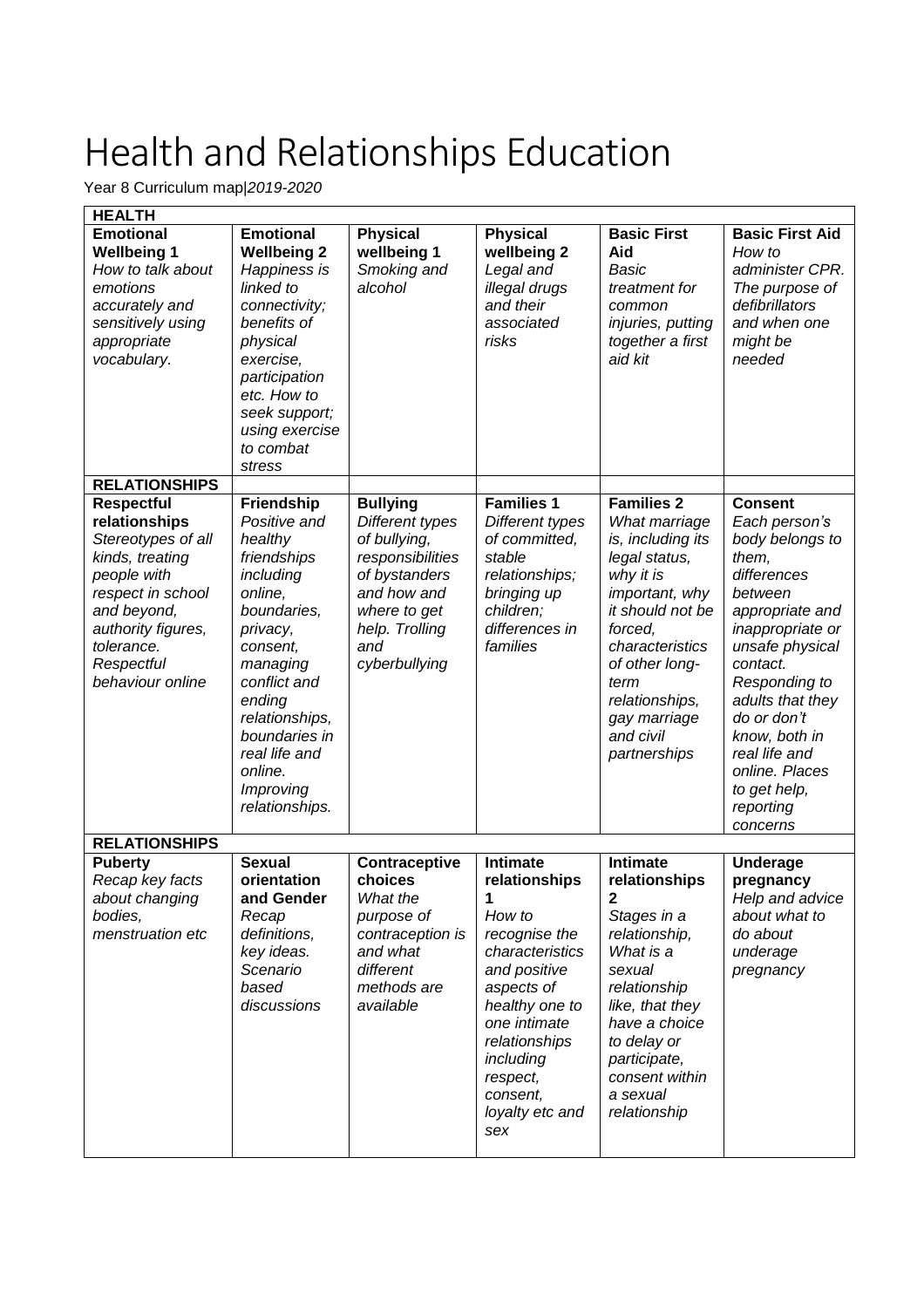Year 9 Curriculum map|*2019-2020*

| <b>RELATIONSHIPS</b>                                                                                                                                                                                                                                                  |                                                                                                                       |                                                                                                                                                                                                                                                                                 |                                                                                                                                                                                                                     |                                                                                                                                                                                                  |                                                                                                   |  |
|-----------------------------------------------------------------------------------------------------------------------------------------------------------------------------------------------------------------------------------------------------------------------|-----------------------------------------------------------------------------------------------------------------------|---------------------------------------------------------------------------------------------------------------------------------------------------------------------------------------------------------------------------------------------------------------------------------|---------------------------------------------------------------------------------------------------------------------------------------------------------------------------------------------------------------------|--------------------------------------------------------------------------------------------------------------------------------------------------------------------------------------------------|---------------------------------------------------------------------------------------------------|--|
| <b>Respectful</b><br>relationships 1<br>Legal rights and<br>responsibilities<br>regarding<br>equality<br>(protected<br>characteristics)<br>Equality act<br>2010. Everyone<br>is unique and<br>equal.                                                                  | <b>Respectful</b><br>relationships 2<br>Radicalisation,<br>trafficking,<br>modern day<br>slavery                      | <b>Friendship</b><br>What sort of<br>boundaries<br>are<br>appropriate in<br>friendships<br>with peers and<br>others<br>(including in a<br>digital<br>context), how<br>to determine<br>whether<br>others are<br>trustworthy<br>and how to<br>know if a<br>situation is<br>unsafe | <b>Intimate</b><br>relationships 1<br>Recognising<br>positive<br>relationships<br>and their<br>characteristics;<br>choosing to<br>have sex or<br>delay                                                              | <b>Intimate</b><br>relationships<br>2<br>How drugs and<br>alcohol can<br>lead to risky<br>sexual<br>behaviour.<br>Where to get<br>further advice                                                 | Intimate<br>relationships 3<br>LGBTQ<br>relationships-<br>definitions and<br>unique<br>challenges |  |
| <b>RELATIONSHIPS</b>                                                                                                                                                                                                                                                  |                                                                                                                       |                                                                                                                                                                                                                                                                                 |                                                                                                                                                                                                                     |                                                                                                                                                                                                  |                                                                                                   |  |
| <b>Consent 1</b><br>Criminal<br>behaviour within<br>relationships.<br>Laws relating<br>to: sexual<br>consent and<br>exploitation,<br>abuse,<br>grooming,<br>coercion,<br>harassment,<br>rape, domestic<br>abuse, forced<br>marriage,<br>honour based<br>violence, FGM | <b>Consent 2</b><br>How the<br>behaviours<br>from previous<br>lesson affect<br>current and<br>future<br>relationships | <b>Consent 3</b><br>How people<br>can actively<br>communicate<br>and recognise<br>consent from<br>others<br>including<br>sexual<br>consent and<br>how and when<br>it can be<br>withdrawn<br>including<br>online                                                                 | Online<br>relationships 1<br>Similarities and<br>differences<br>between the<br>online and<br>physical world;<br>comparison<br>with others<br>online; body<br>image; over-<br>reliance on<br>online<br>relationships | Online<br>relationships<br>2<br>Pornography<br>and its<br>distorted<br>picture of<br>sexual<br>behaviours<br>and damaging<br>effects. Law<br>around sharing<br>indecent<br>images of<br>children | Online<br>relationships 3<br>Sexting-the law<br>and what is<br>sensible, how to<br>stay safe      |  |
| <b>WELLBEING</b>                                                                                                                                                                                                                                                      |                                                                                                                       |                                                                                                                                                                                                                                                                                 |                                                                                                                                                                                                                     |                                                                                                                                                                                                  |                                                                                                   |  |
| <b>Emotional</b><br><b>Wellbeing 1</b><br>How to<br>recognise the<br>early signs of<br>mental<br>wellbeing<br>concerns                                                                                                                                                | <b>Emotional</b><br><b>Wellbeing 2</b><br>Common types<br>of mental ill<br>health and<br>where to seek<br>help        | <b>Physical</b><br>wellbeing 3<br>legal and<br>illegal drug<br>use and the<br>links to mental<br>ill health. Law<br>relating to<br>supply and<br>possession                                                                                                                     | <b>Physical</b><br>wellbeing 4<br>Dangers of<br>alcohol and<br>addiction                                                                                                                                            | <b>Physical</b><br>wellbeing 5<br>The<br>importance of<br>sleep                                                                                                                                  | Contraceptive<br>choices<br>Condom<br>excuses,<br>contraceptive<br>choices                        |  |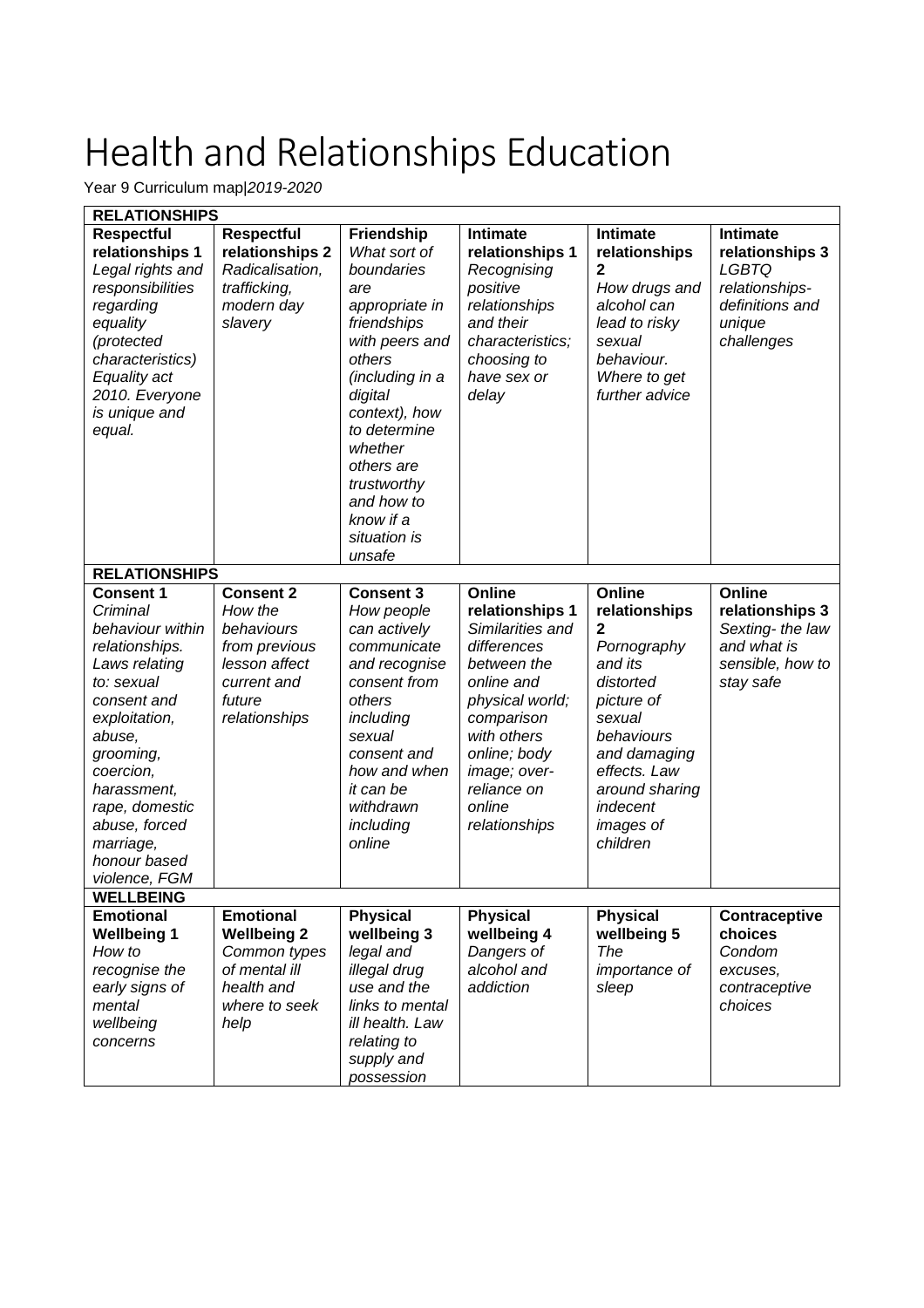Year 10 Curriculum map|*2019-2020*

| <b>RELATIONSHIPS</b>                                                                                                                                                                       |                                                                                                                                                                                                           |                                                                                                                                             |                                                                                                                                                                                                           |                                                                                                                                                                                                                                                              |                                                                                    |
|--------------------------------------------------------------------------------------------------------------------------------------------------------------------------------------------|-----------------------------------------------------------------------------------------------------------------------------------------------------------------------------------------------------------|---------------------------------------------------------------------------------------------------------------------------------------------|-----------------------------------------------------------------------------------------------------------------------------------------------------------------------------------------------------------|--------------------------------------------------------------------------------------------------------------------------------------------------------------------------------------------------------------------------------------------------------------|------------------------------------------------------------------------------------|
| <b>HEALTH</b>                                                                                                                                                                              |                                                                                                                                                                                                           |                                                                                                                                             |                                                                                                                                                                                                           |                                                                                                                                                                                                                                                              |                                                                                    |
| <b>Emotional</b><br><b>Wellbeing 1</b><br>How to critically<br>evaluate when<br>something they do<br>has a positive or<br>negative effect on<br>their own or<br>other's mental<br>health   | <b>Emotional</b><br><b>Wellbeing 2</b><br>The benefits<br>and importance<br>of physical<br>exercise, time<br>outdoors,<br>community<br>participation<br>and voluntary<br>and service-<br>based activities | <b>Emotional</b><br><b>Wellbeing 3</b><br>A wide range<br>of strategies for<br>managing<br>stress and<br>other emotions                     | <b>Physical</b><br>wellbeing 1<br>Legal and<br>illegal drugs,<br>associated<br>risk, link to<br>mental health<br>conditions                                                                               | <b>Physical</b><br>wellbeing 2<br>Alcohol<br>consumption<br>and alcohol<br>dependency                                                                                                                                                                        | <b>Physical</b><br>wellbeing 3<br>Self-<br>examination<br>and screening            |
| <b>RELATIONSHIPS</b>                                                                                                                                                                       |                                                                                                                                                                                                           |                                                                                                                                             |                                                                                                                                                                                                           |                                                                                                                                                                                                                                                              |                                                                                    |
| <b>Families 1</b><br>Different types of<br>stable, caring<br>relationships.<br>Security of<br>children through<br>healthy<br>relationships; roles<br>and<br>responsibilities of<br>parents | <b>Families 2</b><br>Roles and<br>responsibilities<br>of parents.<br>Characteristics<br>of successful<br>parenting<br>(babies)                                                                            | <b>Families 3</b><br>Roles and<br>responsibilities<br>of parents.<br>Further<br>characteristics<br>of successful<br>parenting<br>(children) | <b>Intimate</b><br>relationships<br>1<br>Identifying and<br>managing<br>sexual<br>pressure,<br>including<br>understanding<br>peer pressure,<br>resisting<br>pressure and<br>not<br>pressurising<br>others | Intimate<br>relationships<br>2<br>How the use<br>of alcohol and<br>drugs can lead<br>to risky sexual<br>behaviour;<br>how to get<br>further advice<br>and where to<br>access<br>confidential<br>sexual and<br>reproductive<br>health advice<br>and treatment | <b>Intimate</b><br>relationships<br>3<br>Sexual<br>orientation<br>and gender       |
| <b>RELATIONSHIPS</b>                                                                                                                                                                       |                                                                                                                                                                                                           |                                                                                                                                             |                                                                                                                                                                                                           |                                                                                                                                                                                                                                                              |                                                                                    |
| <b>Consent 1</b><br>Sexual<br>harassment and<br>sexual violence                                                                                                                            | <b>Consent 2</b><br>The laws<br>related to<br>sexual consent,<br>sexual<br>exploitation,<br>abuse,<br>grooming,<br>coercion,<br>harassment,<br>rape                                                       | <b>Consent 3</b><br>The laws<br>related to<br>domestic<br>abuse, forced<br>marriage,<br>honour based<br>violence, FGM                       | Online<br>relationships<br>1<br>Safe<br>relationship<br>building online,<br>managing the<br>pressures of<br>social media                                                                                  | Online<br>relationships<br>2<br>Pornography<br>and indecent<br>images and<br>sexting; how<br>information<br>and data is<br>generated,<br>collected,<br>shared and<br>used online                                                                             | <b>Consent 4</b><br>Withdrawing<br>consent<br>including<br>online;<br>revenge porn |